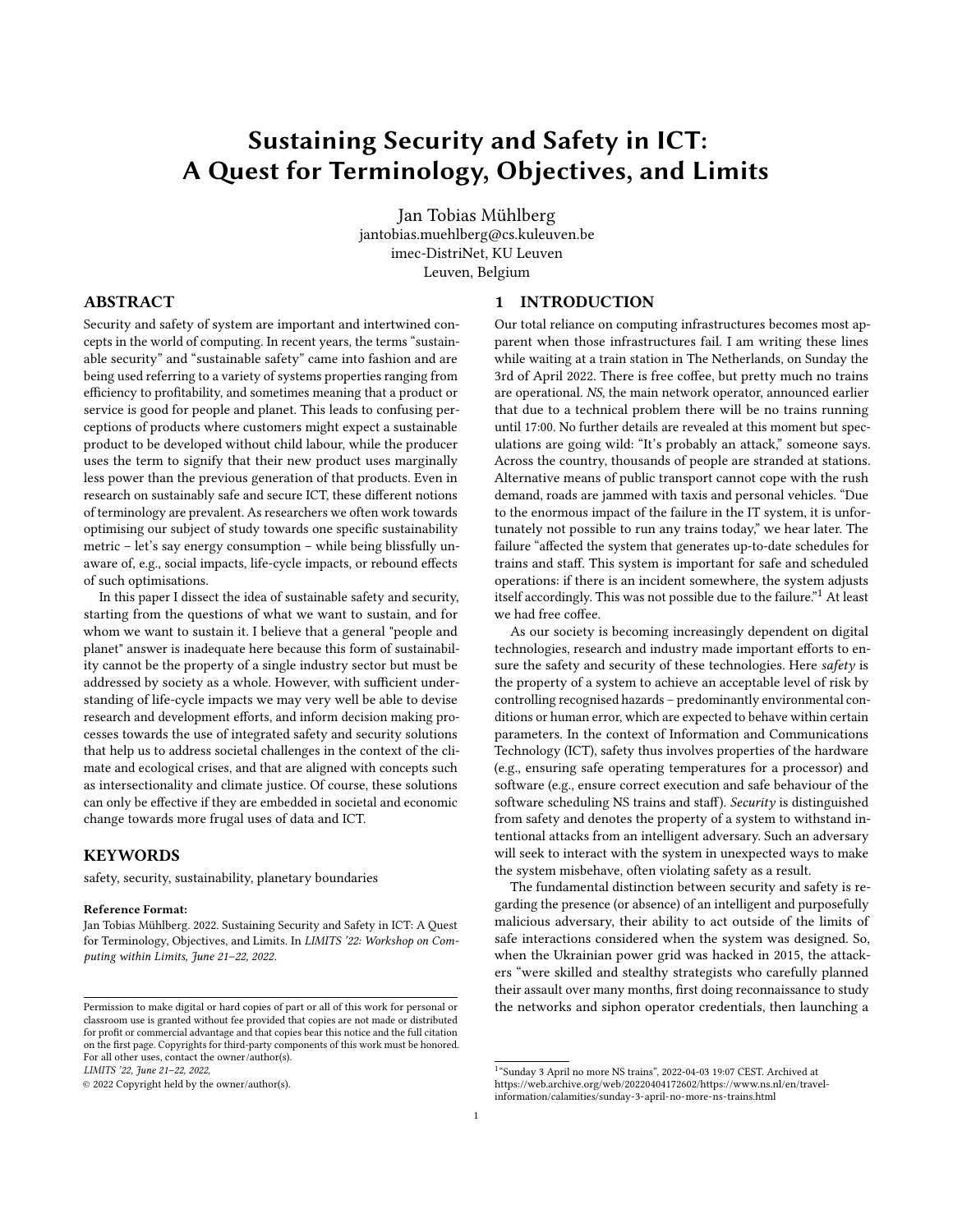synchronised assault in a well-choreographed dance,"<sup>[2](#page-1-0)</sup> which left 230,000 residents without electricity.

#### 1.1 Security and Safety as Emergent Properties

With this background it becomes clear that security and safety are emergent properties that only apply to a system that is being used in a specific context and environment: A processor may safely operate under the expected outdoor temperatures in Belgium but not in Ethiopia. A control software may be acceptably secure to operate on the isolated local network of a factory but not over a public network where an attacker may modify or replay communication. It also becomes clear that safety and security are heavily dependent on assumptions that may be violated once in a while, e.g., by increasingly high summer temperatures in Belgium, or by an attacker who unexpectedly gains access to a seemingly isolated network. As such, neither safety nor security are absolute but are about reducing risk levels to be acceptable by society and within the margins of standards and regulations.

Furthermore we see that safety and security are interconnected, in particular, that safe operation of equipment can only be guaranteed if that equipment is also secure. The field of study that combines these two aspects of risk assessment and engineering is dependability engineering [\[11\]](#page-7-0), and important progress has been made regarding safety and security co-assurance for critical systems [\[17\]](#page-7-1). Particularly hard to assess in this context is the long-term survivability of systems, as Eder-Neuhauser et al. point out with respect to the security of power grid infrastructure in [\[15\]](#page-7-2): "However, unlike consumer electronics, traditional power grid environments have a focus on long-term stability and plan for hardware life-spans of 10 years or more. As devices age, unknown vulnerabilities of hardware, operating system, software, and protocols emerge. Such vulnerabilities pose a serious threat to the infrastructure. While consumer electronics need not fulfil the same life-cycle requirements of industrial devices, their base technology is similar."

#### 1.2 This Paper

In this paper I highlight and discuss the relevance of security and safety for sustainability in the ICT sector. Recently, more researchers and companies strive to link their output – be it research, equipment or services – to varying definitions of sustainability, based on characteristics and measurements that involve efficiency, overheads, profitability, or environmental impacts. Reflecting on these characteristics, I analyse the idea of sustainable safety and security, starting from the questions of what we want to sustain, and for whom we want to sustain it. I hope that this discussion can contribute towards developing an integrated understanding of safety and security that helps us to address sustainability topics and societal challenges in the context of the climate and ecological crises. I believe that this understanding may then allow us to align technical development with concepts such as intersectionality and climate justice. What becomes clear is that sustainability efforts that target security- and safety engineering can only be effective if

<span id="page-1-0"></span><sup>2</sup>"Inside the Cunning, Unprecedented Hack of Ukraine's Power Grid", 2016-03-03. [https://www.wired.com/2016/03/inside-cunning-unprecedented-hack-ukraines](https://www.wired.com/2016/03/inside-cunning-unprecedented-hack-ukraines-power-grid/)[power-grid/](https://www.wired.com/2016/03/inside-cunning-unprecedented-hack-ukraines-power-grid/)

they are embedded in societal and economic change towards more frugal uses of data and ICT.

## 2 NOTIONS OF SUSTAINABILITY IN THE CONTEXT OF SECURITY AND SAFETY

In [\[32\]](#page-7-3), Pavert et al. link security and safety, and implicitly dependability, to a notion of sustainability that focuses on maintaining key properties of systems by preparing them for threats not known today, defining design principles for a vision of sustainable security and safety. These design principles focus on diversification, replicability and relocatability of resources, containment of failures, adaptability and updatability, with simplicity, verifiability and minimisation of assumptions as overarching concepts. While there are many open research challenges regarding the implementation of these principles, following the vision of Pavert et al. would lead to the development of software and equipment designed for safe and secure longevity.

#### 2.1 On Costs and Benefits

System designs resulting from following the sustainable security and safety principles from Pavert et al. [\[32\]](#page-7-3) would likely incur increased costs regarding the development, initial equipment purchase, and the maintenance of installations. For example, modern processors typically come with built-in support for encryption. Since about 2010, processor vendors implement instructions for the AES cipher [\[13\]](#page-7-4) in hardware, and ever since viable attacks against these hardware implementations are being published. These attacks necessitate the replacement of equipment where the risk of such attacks is deemed unacceptable. A way to potentially limit hardware replacement is by using updatable hardware and crypto agility, which may come with different security guarantees and more complex equipment in the first place.

Another well-known example for such issues are the Spectre and Meltdown vulnerabilities [\[24,](#page-7-5) [27\]](#page-7-6), which render entire generations of processors vulnerable to software-level attacks. Processor vendors and operating system developers have provided patches to mitigate these vulnerabilities at the expense of a substantial degradation of performance and increase of energy consumption [\[2,](#page-7-7) [22,](#page-7-8) [35\]](#page-7-9). With application-specific energy overheads of up to 72% [\[22\]](#page-7-8), applying these patches in existing installations raises questions of resource availability and scalability, and may necessitate a lot of additional equipment to be added to compensate for the loss of processing power. Indeed, systems that are designed by following the sustainable security and safety principles from [\[32\]](#page-7-3), in particular diversifiability, relocatability, and containment of breaches, can very likely be adapted and kept secure under this changing attacker model, but this maintenance will still incur substantial costs.

We realise that, with layers and layers of patches and security features built on top of each other, and that all require continuous maintenance and re-evaluation to maintain reasonable levels of security for internet-connected systems, these costs build up quickly and contribute to the overall short lifespan of ICT equipment.

## 2.2 Sustainability as a Requirement

Sustainability as a first-class quality of ICT, on an equal footing with safety and security, has first been proposed by Penzenstadler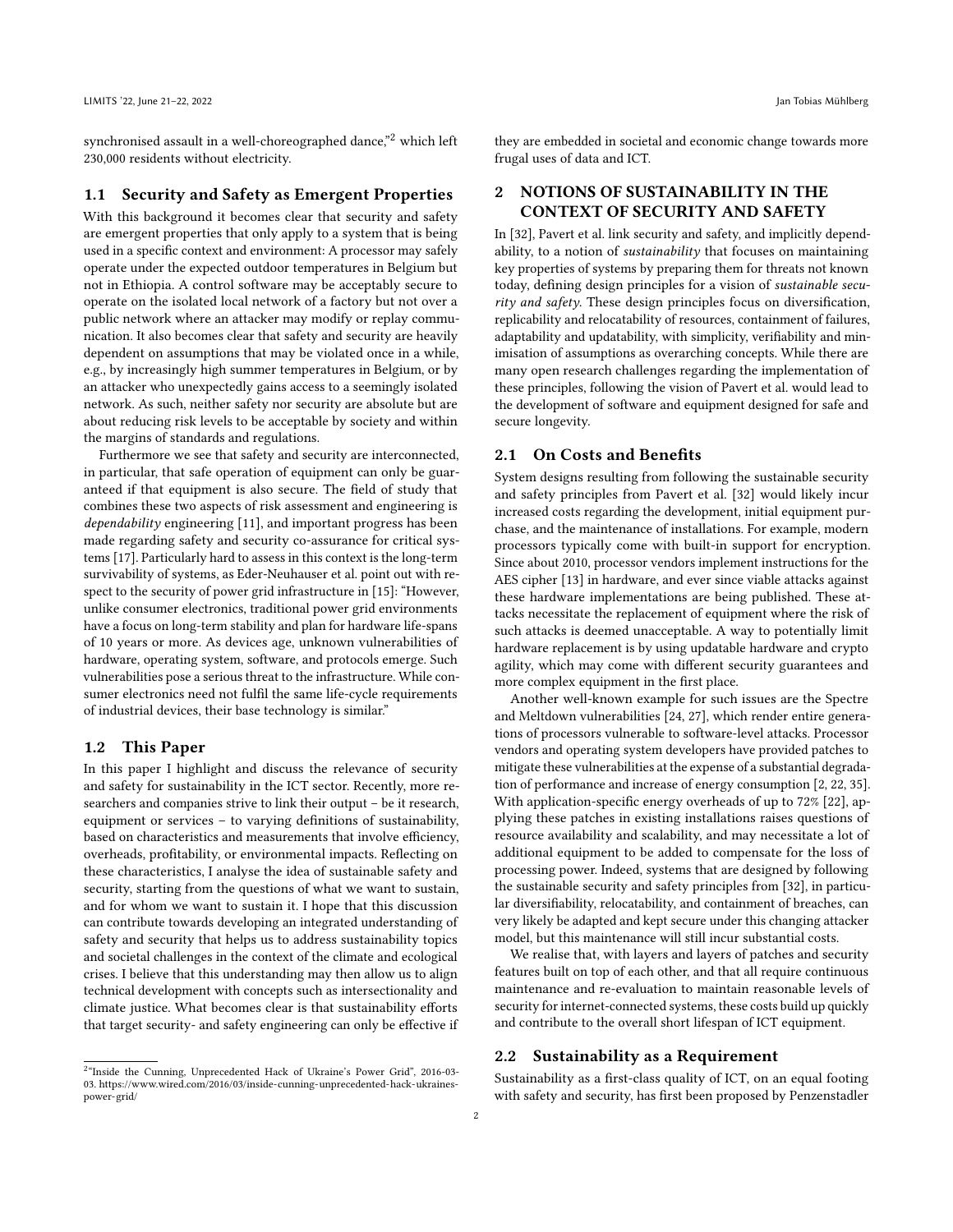et al. in [\[33\]](#page-7-10), arguing that "instead of merely optimising current systems, software engineers must embrace transition engineering – an emerging discipline that enables change from existing unsustainable systems to more sustainable ones by adapting and filtering demand to a declining supply." Here, transition engineering is a discipline that aims at "identifying unsustainable aspects of current systems, assessing the risks posed by those aspects, and researching and developing ways to mitigate and prevent systemic failures through adaptations" [\[25\]](#page-7-11). Penzenstadler et al. point to a conflict between organisational goals on the one side and security, safety, and sustainability on the other, because these qualities are commonly perceived as barriers to profitability; predominantly so because companies do not pay for environmental and social impacts of their products. In this context, sustainability can be seen as a non-functional requirement similar to security or safety, the implementation of which requires the establishment of a sustainability culture in organisations and in society.

There is a growing body of literature on requirements engineering for software systems that engage with the multi-dimensional nature of sustainability, e.g. [\[3,](#page-7-12) [14,](#page-7-13) [49\]](#page-8-0). Albeit with no specific considerations for safety and security, it is noted that systems resulting from such efforts are "different when sustainability principles and therefore long-term consequences are considered" [\[3\]](#page-7-12). As safety and security are emergent properties of systems that involve qualities of, and interactions between, a system's hardware, a system's software, and the operating environment, engineering processes that aim at sustainably safe and secure systems need to involve approaches to hardware-and-software co-design based on requirements catalogues such as Pavert et al. [\[32\]](#page-7-3). Notions of sustainability and circularity in micro electronics that consider the physical basis of ICT infrastructures have, e.g., been developed by Griese et al. in [\[19\]](#page-7-14), and Clemm et al. in [\[8\]](#page-7-15), which need to be integrated with the work on sustainability for software systems mentioned above.

Earlier notions of sustainability in ICT lead back to Köhler and Erdmann [\[26\]](#page-7-16) and Hilty et al. [\[23\]](#page-7-17), who distinguish three dimensions where software systems impact sustainability: (1) effects of the physical existence of ICT, such as the impacts of the production, use, recycling and disposal of equipment; (2) indirect environmental effects of due to changed processes in other sectors, including e.g., the optimisation of industrial processes or uses of products and services which in turn result in changed environmental impacts of these processes, products or services; and (3) tertiary effects resulting from the medium- or long-term adaptation of behaviour such as consumption patterns or business models, as a result of the continuous availability of ICT products and services. In summary, Hilty et al. [\[23\]](#page-7-17) conclude that "the overall impact of ICT on most environmental indicators seems to be weak, the impact of specific areas or types of ICT application can be very relevant in either direction. On an aggregated level, positive and negative impacts tend to cancel each other out." More research is certainly necessary to understand whether these conclusions still hold in the light of current socio-economic and environmental impacts of ICT sector, for example the online advertising sector [\[12,](#page-7-18) [16\]](#page-7-19), being an engine of economic growth and a key protagonist to sufficiency-oriented consumption.

The above definitions and aspects of sustainability are all focused on ICTs. The most generally applicable, and certainly the most quoted notion of sustainable development (not sustainability in general) comes from Brundtland [\[5\]](#page-7-20), referring to "development that meets the needs of the present without compromising the ability of future generations to meet their own needs." In difference to the definitions discussed before, Brundtland puts an emphasis on societal needs. If these are no longer satisfiable, what we understand as society right now, may cease to exit. Thus, maybe we should not see sustainability as a quality of ICT systems, besides security and safety, but use Brundtland's definition as the overarching safety requirement for all ICT development?

## 2.3 Conflicting Expectations

While all these diverging notions of sustainability and sustainable safety and security make sense with respect to their specific frames of reference, they are surely confusing for everyone who simply wants to buy a sustainable product or use a sustainable service. As suggested by sparsely available empirical research, public understanding of sustainable development may centre around "green issues," with a focus on saving energy and reducing waste (cf. [\[40\]](#page-8-1)). Of course, other interpretations are possible and one might expect a product to be manufactured under fair labour conditions or with responsibly mined resources. Now, while a manufacturer might label their business as sustainable on the basis that they are able to continuously increase employee salaries, a consumer might expect the product to be somehow "good for the planet." To make things worse, anecdotal evidence shows that there is also "secret sustainability," where companies do not announce their sustainability efforts out of fear that consumers would expect their more sustainable products to be inferior to less sustainable competitors, either in terms of a reduction in product quality, or an increase in the price of manufacturing.[3](#page-2-0)

Of course, all these notions and considerations are fairly generic. What could it now possibly mean if a product or service features sustainable security and safety? Does it mean that the products jointly manages risks related to safety, security, and sustainability, that it sustains its safety and security properties, or that it implements safety and security in some way that is good for "people and planet?" I want to dissect this question by asking explicitly what it is that we sustain, and for whom we sustain it.<sup>[4](#page-2-1)</sup> Understanding that personal safety and security, together with privacy, are fundamental human right listed in the Universal Declaration of Human Rights (UDHR) makes asking these these questions even more important: We cannot barter notions of sustainability for safety and security. Instead we must strive to design and use technologies so as to reduce the divide between the over-served and those who are marginalised by society, economic development, or technology.

<span id="page-2-0"></span><sup>&</sup>lt;sup>3</sup>"Why industry is going green on the quiet", 2019-09-08. [https://www.theguardian.](https://www.theguardian.com/science/2019/sep/08/producers-keep-sustainable-practices-secret) [com/science/2019/sep/08/producers-keep-sustainable-practices-secret](https://www.theguardian.com/science/2019/sep/08/producers-keep-sustainable-practices-secret)

<span id="page-2-1"></span><sup>&</sup>lt;sup>4</sup>Tainter [\[44\]](#page-8-2) was likely the first to ask these questions to reason about sustainability efforts: "Directing sustainability efforts in productive directions, then, requires understanding that it is a matter of values, not invariant biophysical processes. Some people and some ecosystems benefit from sustainability efforts, while others don't. When confronted with the term 'sustainability,' therefore, one should always ask: Sustain what, for whom, for how long, and at what cost?" Benessia and Funtowicz [\[4\]](#page-7-21) use this framework to analyse "ways in which techno-science modifies and determines the object and the subject of sustainability."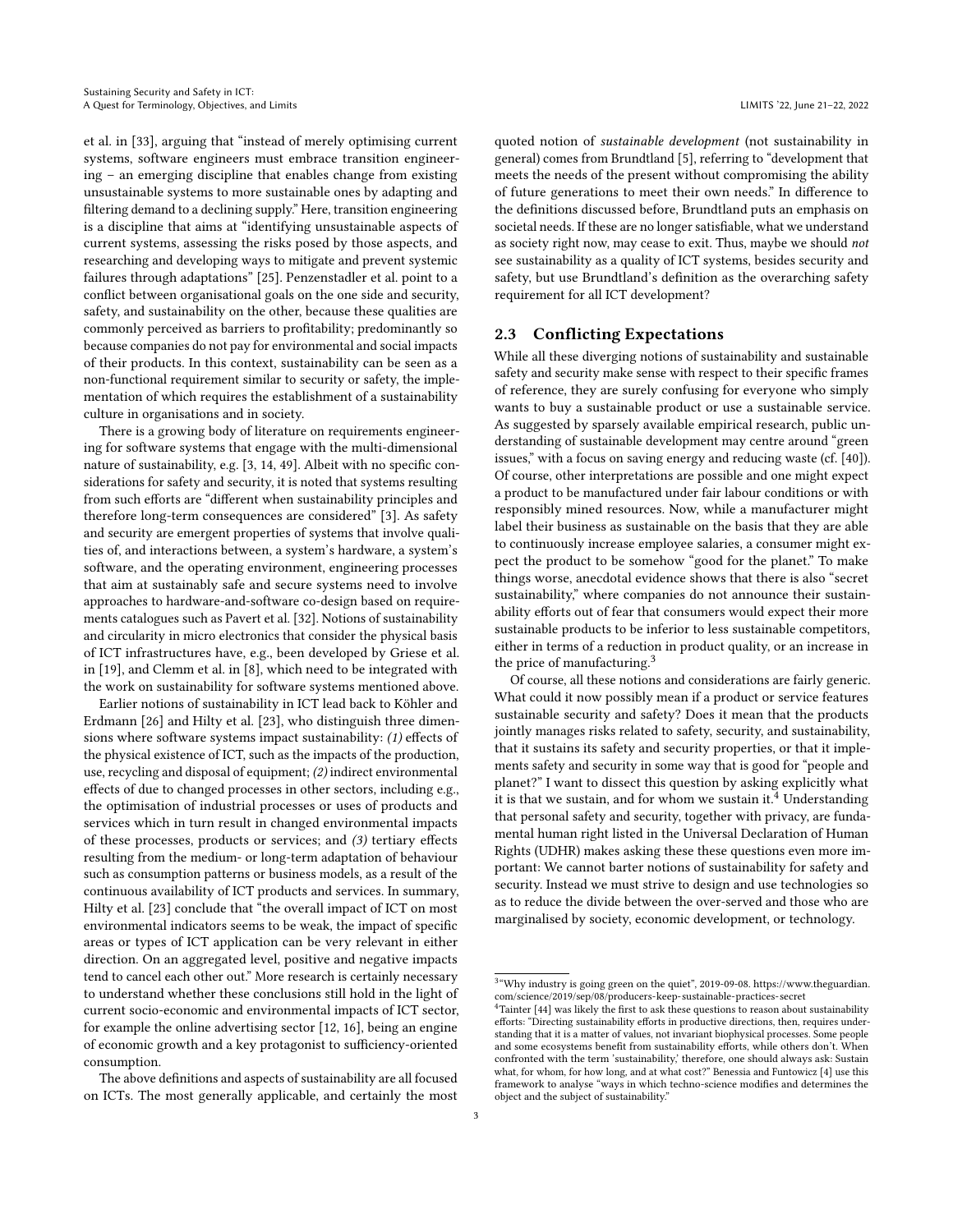## 3 SUSTAINING WHAT? AND FOR WHOM?

Predicting the impact of security and safety technologies on the different dimensions of sustainability – society, environment, culture, and economy – is difficult. Thus, it is not surprising that research in security and safety hardly ever bothers with such analyses but focuses on reporting more easily quantifiable evaluation metrics such as security under different attacker models, performance and overheads, system complexity or the price of installations.

But would an analysis beyond these metrics even be useful? Is it not the case that managing security and safety risks in any product will always incur overheads, will always increase the environmental footprint of a product, and will always ask people to change their behaviour? Does sustainable security and safety then make sense as a term or concept, or is it merely a framing that we as security and safety professionals use to align our work with a current marketing trend that aims to make consumers feel good with their sustained consumption? Or should we seek to carbon-offset the impacts of security and safety mitigations and report in our papers the number of trees we planted for every microcontroller purchased for some experiment?

I fundamentally believe that sustainability in the general sense of "meeting the needs of the present without compromising the ability of future generations" is not a property of an individual engineering discipline or industry sector. Even if the ICT sector would reach net-zero emissions, it would still not be sustainable in itself due to its demand for virgin resources and exploitative labour, and the environmental and social impacts related to these.<sup>[5](#page-3-0)</sup> We understand that as a society we can reach and maintain Brundtland's notion of sustainable development by operating within the planetary boundaries [\[38\]](#page-8-3), by defining our economic activities in the doughnut [\[37\]](#page-8-4), and we understand that ICTs can contribute to this: "Infrastructure design and access, and technology access and adoption, including information and communication technologies, influence patterns of demand and ways of providing services, such as mobility, shelter, water, sanitation, and nutrition. Illustrative global low demand scenarios, accounting for regional differences, indicate that more efficient end-use energy conversion can improve services while reducing the need for upstream energy by 45% by 2050 compared to 2020." [\[20\]](#page-7-22)

The notion of sustainability that relates most closely to ICT systems follows Tainter [\[45\]](#page-8-5), who sees "sustainability is an active condition of problem solving, not a passive consequence of consuming less." Ultimately it is the responsibility of society and our democratic processes to define what resources we are willing to spend on critical infrastructures and for individual consumption, and which role security and safety needs to play in this framework. And if we as society, in such a modelling and planing exercise, and with the necessary democratic legitimacy, conclude that every citizen may procure a new smartphone every ten years (following a model from [\[29\]](#page-7-23)), then it must be the task of the ICT sector to design

a device that can be operated with adequate security guarantees – defining that term also requires democratic legitimacy – for at least the anticipated duration of use.

However, the reach of ICT is pervasive and few industries have shaped society as much as modern communication systems and automation. This huge societal impact must come with equally huge responsibility, and as researchers, engineers, or companies active in this field, we occupy a position of power that we must use and strive to provide adequate notions of safety and security that are inclusive, that serve society as a whole, and that do not make parts of the world pay for the advancement of others.

#### 3.1 Engineering Practice: Cats and Mice

The filed of systems security is particularly remarkable in this regard: Security is generally perceived as a cat-and-mouse game where whatever security measures are being put in place and are (almost always) defeated by a sufficiently advanced and resourceful attacker in the foreseeable future. As such, it is impossible to infinitely sustain the security of some system, nor is is possible to make security sustainable in the "people-and-planet" sense. In [\[30\]](#page-7-24) we argue, with respect to processor security in the context of the aforementioned Spectre and Meltdown attacks, that this cat-and-mouse cycle can possibly slowed down by following a more principled approach to designing security solutions, which would likely follow the criteria for "sustainable security and safety" laid out by Pavert et al. [\[32\]](#page-7-3).

Nevertheless, sustaining security would still be energy- and material intensive. We have to understand that, on the one hand, security mechanisms may serve a very specific demographic, namely those who can afford to care and for whom the economic benefit of expensive security comes with the promise of even greater return on investment. On the other hand, implementing security that is designed for this one specific demographic, may put a potentially much larger group of people at the risk of extended exploitation: for example those people whose digital security is not deemed worthy of the investment, those who work in artisanal mines in the global south, extracting the raw materials for new and more secure electronics without ever being able to afford a device featuring the latest security features, and also those for whom a new security solution may require unreasonable adaptation of their social behaviour. As Wu et al. point out in [\[50\]](#page-8-6), "ignoring human social behaviours in designing [security and privacy] systems leads to maladaptive user behaviours that either reduce security, cause social friction, or both."

Interestingly, safety emerged as a very different discipline of engineering. Being focused on mitigating adverse environmental conditions and human error within constrained parameters – users make benign errors but do not actively seek to disrupt the functioning of a system – safety engineering did traditionally not exhibit the characteristics of the aforementioned cat-and-mouse game as much as security does. As such, managing safe operation of a system requires less of a continuous effort: Once the safety requirements for a specific operating environment and risk vectors are established and implemented, the system will only require maintenance when components fail. Under harsh conditions that may of course happen regularly, but it is still predictable and the mitigations to

<span id="page-3-0"></span><sup>5</sup>The IPCC WG3 AR6 report suggests that net-zero industries are challenging but feasible is feasible, specifically regarding greenhouse gas emissions, requiring coordinated action: "Net-zero  $CO<sub>2</sub>$  emissions from the industrial sector are challenging but possible. Reducing industry emissions will entail coordinated action throughout value chains to promote all mitigation options, including demand management, energy and materials efficiency, circular material flows, as well as abatement technologies and transformational changes in production processes." [\[20\]](#page-7-22)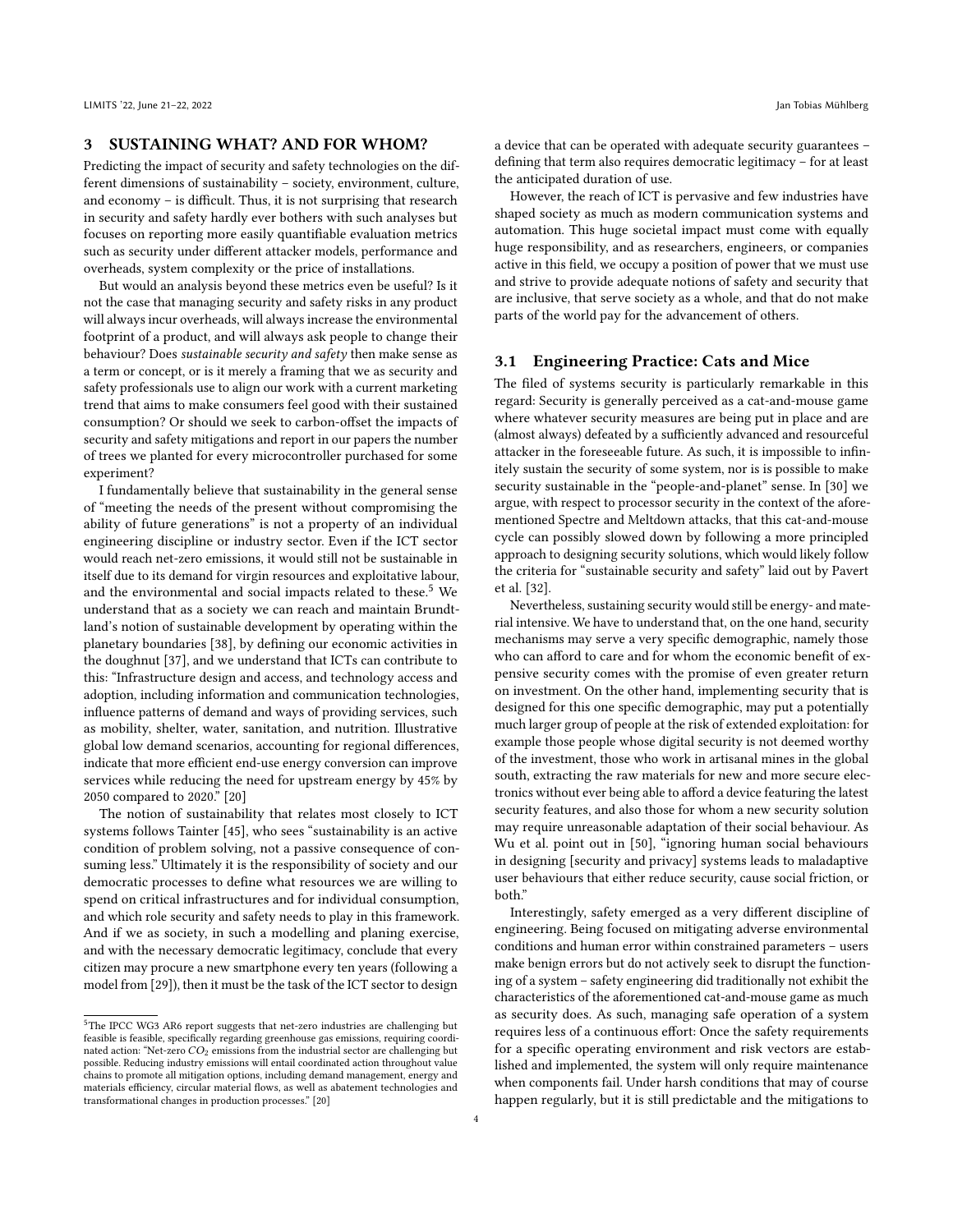failure – maintenance windows, replacement components, etc. – can be planned in advance. This approach to safety, however is changing. With the increased connectivity and distributedness of safety-critical systems, these systems must focus more and on dependability and integrate security engineering as a prerequisite for system safety.

## 3.2 The "What"

Therefore the key to sustaining security and safety probably is to be very cautious about defining the assets that need protection: What do we want to sustain? The business models of companies? The security of a smart grid infrastructure that enables a community to optimally use renewable energy sources? The confidentiality of amassed profiling data and machine learning models, collected and processed with the purpose of learning the data subjects' intimate desires to produce targeted advertising and sell them more things to perpetuate economic growth? Threat modelling [\[41\]](#page-8-7) is the discipline of security engineering that is meant to give us an understanding of assets, actors, and the required threat mitigations, albeit without a critical reflection on whether these assets need to be there in the first place. What is required on top of this is a notion of critical refusal, a challenging reflection on harmful practices of building infrastructure, data collection and the like, while opening up spaces to develop alternative proposals (cf. [\[42,](#page-8-8) [46\]](#page-8-9)). Such notions of refusal have, e.g., been expressed in the Feminist Data Manifest-No [\[7\]](#page-7-25), which could very well be appropriated by researchers and practitioners in safety and security engineering.

Importantly, alternative approaches in this domain do not exclude new ICT systems or the data-based optimisation of businesses or data per se. Moving towards data collections and inference that serves the public interest, that is being collected and processed following data protection and privacy by-design principles [\[21\]](#page-7-26), and that is then being made available under an open data policy, could already lead to enormous reductions in the need for security infrastructure. That is because such an approach would enable sharing and reuse of data and infrastructures, and would reduce the need for confidentiality protection, with only the need for integrity protection and availability remaining.

Reflections towards critical refusal of technical developments and towards reducing the quantity of assets that need protection, essentially enabling us to, e.g., switch data centres off instead of patching thousands of machines and then mitigating the overheads by adding more machines, potentially have a tremendous positive impact on societies digital security requirements and also reduce environmental impacts dramatically, much more than technical optimisations in the implementation of cryptographic algorithms and the like. Also, if protecting the confidentiality of assets is no longer a security objective that need to be upheld for a majority of assets, it may be feasible to operate (parts of) data centres without patching confidentiality-related vulnerabilities such as, in certain scenarios, Meltdown and Spectre.

## 3.3 The "Who"

Technology affects people differently. If we, for example, develop a product that aims to sustain road safety for fast vehicles by introducing a vehicular communication system that allows for coordinated

emergency braking [\[6\]](#page-7-27), we probably impose additional risks on road users to whom this technology is not available. Pedestrians, cyclists, and users of older vehicles may see themselves endangered by a new generation of faster vehicles whose drivers show little concern for the presence of vulnerable road users. Or we could think of an implementation of onion routing [\[18\]](#page-7-28) to sustain users' privacy when browsing the Internet, which comes with increasing material and energy consumption due to additional layers of cryptography and additional routing hops for network packets. In consequence, this privacy tool may not become equally available to everyone and may never benefit, or indeed impose additional burdens, on the most vulnerable members of society, internationally. Yet, the availability of this tool has been important, e.g., in the context of whistleblower protection and to help those organising and fighting oppressive regimes.

Specifically when looking at the North-South divide regarding the availability of technology we see dramatic differences in who has access to which technologies, whom technological advancement serves, whom we develop technology for, and respectively who controls technology roll-out and platforms. This all affects how we define sustainability in ICT. My institution, for example, collaborates with an initiative to collect and refurbish ICT equipment, typically after three of four years of university use, to give them a second life in the Global South.<sup>[6](#page-4-0)</sup> For what looks like a great initiative at a first glance, we have to ask if this practise can serve as a sustainability goal or if it instead indurates current power structures. Why is it that people in the Global South are supposed to be fine with four-year-old equipment while we cannot use that equipment any further? Why is it that those economies, where most of the mining of basic resources for our equipment is done, at horrendous social and environmental costs, cannot afford new equipment but depend on our donations? Can safe and sustainable waste management be guaranteed when the equipment eventually reaches its end of life in the destination country? How is security managed for used equipment where hardware and built-in software or credentials could be compromised? Do such equipment donations actually aim at mitigating power imbalances between the Global North and the Global South?

### 4 A CONCRETE EXAMPLE

Last year, my colleagues and I published a paper [\[1\]](#page-7-29) in which we develop a security architecture that provides a notion of guaranteed real-time execution for dynamically loaded programs that are isolated in so-called enclaves. These enclaves are are a concept developed in the context of trusted computing – techniques to execute code in isolation from other software, even from the operating system. On top of isolation, trusted execution environments provide primitives to convince a remote party of the integrity of the enclave and whatever computations this enclave might perform (cf. [\[28\]](#page-7-30) for a survey). We implement preemptive multitasking and restricted atomicity on top of these enclaves, illustrating separation of concerns where the hardware is to enforce confidentiality and integrity protections, while a small enclaved scheduler software can enforce availability and guarantee strict deadlines of a bounded number of

<span id="page-4-0"></span><sup>6</sup> "Life cycle management of laptops and desktops", 2022-04-03. [https://admin.kuleuven.](https://admin.kuleuven.be/icts/english/sustainability/laptops-desktops) [be/icts/english/sustainability/laptops-desktops](https://admin.kuleuven.be/icts/english/sustainability/laptops-desktops)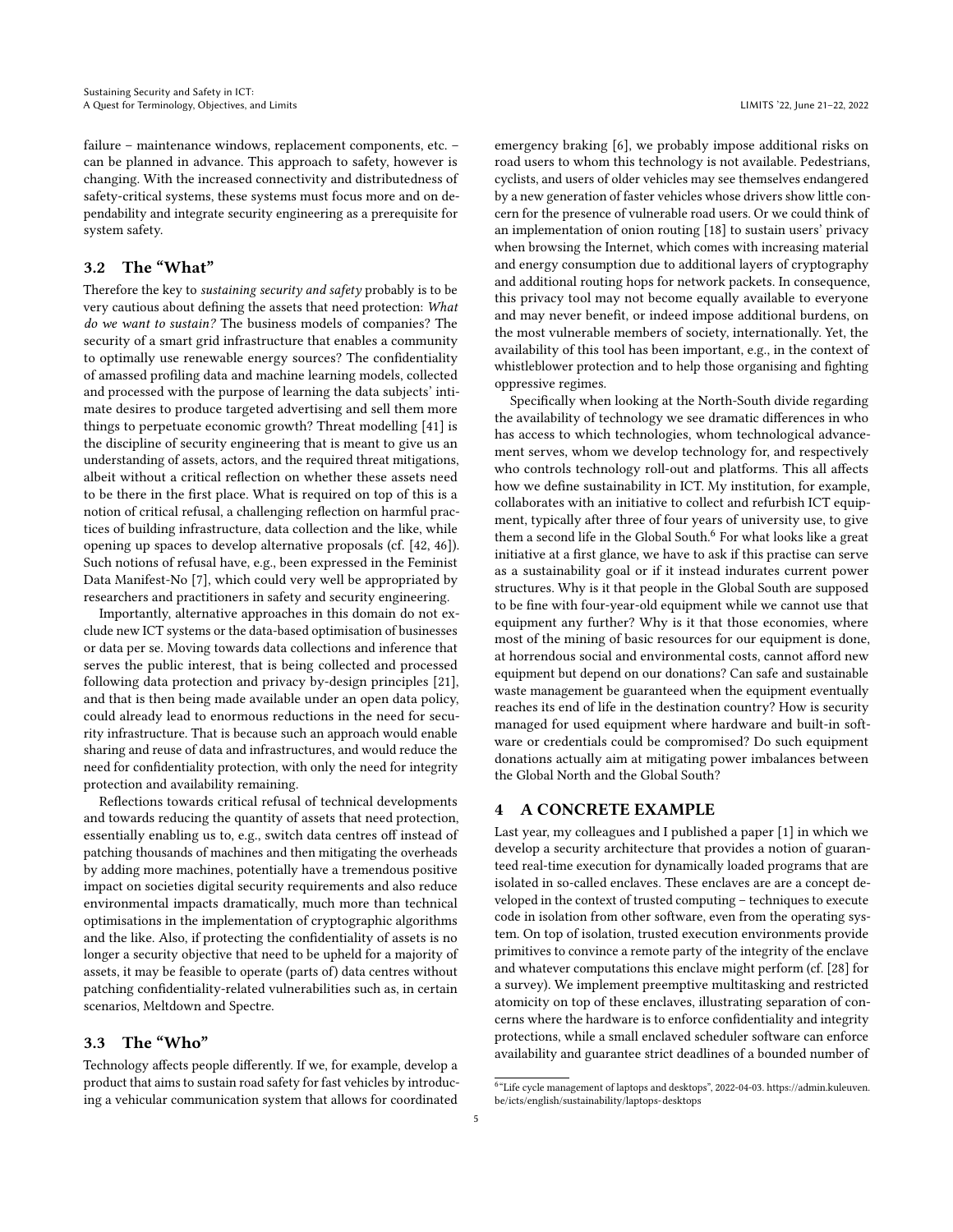protected applications. The approach is designed for open systems, where multiple distrusting actors may run software on the same processor, and without introducing a notion of priorities amongst these mutually distrusting applications. We implement a prototype on an extremely light-weight open-source processor, and illustrate in a case study that protected applications can handle interrupts and make progress with deterministic activation latencies, even in the presence of a strong adversary with arbitrary code execution capabilities. We envision our processor designs to be used in the context of heterogeneous control networks that implement distributed sensing and actuation for critical infrastructures, for example in the context of smart farming or to facilitate the transition towards renewable energy sources. In [\[39\]](#page-8-10) we outline such a scenario.

Our two papers, [\[1\]](#page-7-29) and [\[39\]](#page-8-10), come without a sustainability evaluation, and I have not seen a conference in the security, safety, and dependability domain that asks for such an evaluation to be part of submissions. One reason for this is probably the lack of established criteria to do so. In our case, evaluating our work along the lines of the relevant aspects of the sustainable security and safety principles laid out by Pavert et al. in [\[32\]](#page-7-3) would be a reasonably thing to do. Alternatively, one could also look at specific use cases and argue how these contribute towards achieving the UN's Sustainable Development Goals [\[48\]](#page-8-11). With funding agencies beginning to ask for an alignment of research proposals with the Sustainable Development Goals, the latter might become a common approach that could very well be picked up by conferences in the future.

Yet, my idea to ask explicitly what we strive to sustain and for whom we aim to sustain it goes further than the above approaches, in the sense that it implies the question of whether our work may incur harms to certain demographics throughout a system's life cycle. I.e., it is easy to justify that a system potentially does some good but it requires a structural framework – similar safety arguments or threat modelling – to argue that a system does no harm.

## 4.1 Assessing the Solution

For our research, I would say that we strive to sustain the secure and safe operation of of smart actuation and sensing equipment that aims to optimise the distribution and use of resources. We thought specifically of use cases where very little computational resources are required to perform the control task, where distributed processing is useful but local control is needed as a safety mechanism to handle emergencies, and where equipment should be capable of receiving updates and reconfiguration over decades. Specifically, we thought of an underground irrigation system in a fruit orchard at a community farm I am involved with. With increasing water stress in Belgium, irrigating the orchard may be necessary in the near future. Yet, doing so with drip irrigation would be wasteful, and frequent disturbance of the top soil and its vegetation needs to be avoided as it forms a valuable ecosystem that prevents loss of soil moisture and erosion. With these requirements in mind, we extended an extremely light-weight processor – with a predicted per-unit price of around USD 1.- – with very strong security and safety features.

But whom does it serve, for whom do we sustain something? We envision our technology to be rolled out as a long-term investment in

sectors that work towards climate mitigations. We therefore seek to minimise complexity and per-unit price, and open-sourced our designs and prototypes. Of course, we still proposed a new hardware design, which needs to be produced by suppliers that may perpetuate global power imbalances. Yet, with the open-designs and tooling, we hope that our approach lowers the entrance barrier for experimenting with the technology or to even build complex scenarios based on outdated field-programmable hardware (FPGAs) typically used in prototyping. The concern that remains is that our technology may not become easily available to rural communities in the global south that are most vulnerable and most affected to climate change. There is also the concern that, depending on the application domain, distributed control in this context unnecessarily exposes infrastructure to network-level attacks and failures. Our work does, however, put an emphasis on availability in local control systems, enabling the development of secure control systems that can be isolated from network-level attackers and that strive to minimise assets that need protection without preclude larger deployment scenarios such as sensor networks.

#### 4.2 Assessing the Use Case

The potential use case from [\[1\]](#page-7-29), smart farming, has been investigated regarding sustainability properties in related work. In a critical reflection of smart farming, Streed et al. [\[43\]](#page-8-12) conclude that "agricultural system planners need to think in a way that holistically addresses all the services that society desires, not marginally improve a system that fails to deliver all of these service [...]. Advances in data collection and analytic techniques provide a valuable opportunity to re-envision agriculture in ways that have never before been tried, that more closely mimic nature [\[47\]](#page-8-13), or that maximise robotics and technical solutions. There is a need to combine computing and human action and desires into agriculture, but it should be done wisely, not 'smart'ly." These observations are in-line with the latest IPCC WG3 report, reporting that "Taken together, [precision agriculture] technologies provide farmers with a decision-support system in real time for the whole farm. Arguably, the world could feed the projected rise in population without radical changes to current agricultural practices if food waste can be minimised or eliminated. Digital technologies will contribute to minimising these losses through increased efficiencies in supply chains, better shipping and transit systems, and improved refrigeration." [\[20\]](#page-7-22) Following these analysis, our work aims to provide secure and safe ICT support for socio-technical systems that involve high agroecological complexity [\[36\]](#page-8-14) such as permaculture.

## 4.3 Abuse Cases and Harmful Impacts

Beyond our best intentions, we cannot avoid the following harmful abuse cases of our work: (1) implementing systems that facilitate oppression such as sensing and actuation in surveillance, policing, or migration control; (2) hiding unintended code, e.g., malware, in secured applications; (3) abuse of security features as digital rights management or to impede update, repair, or reuse of systems. These challenges can only be overcome by regulation and approaches to community governance of digital infrastructures.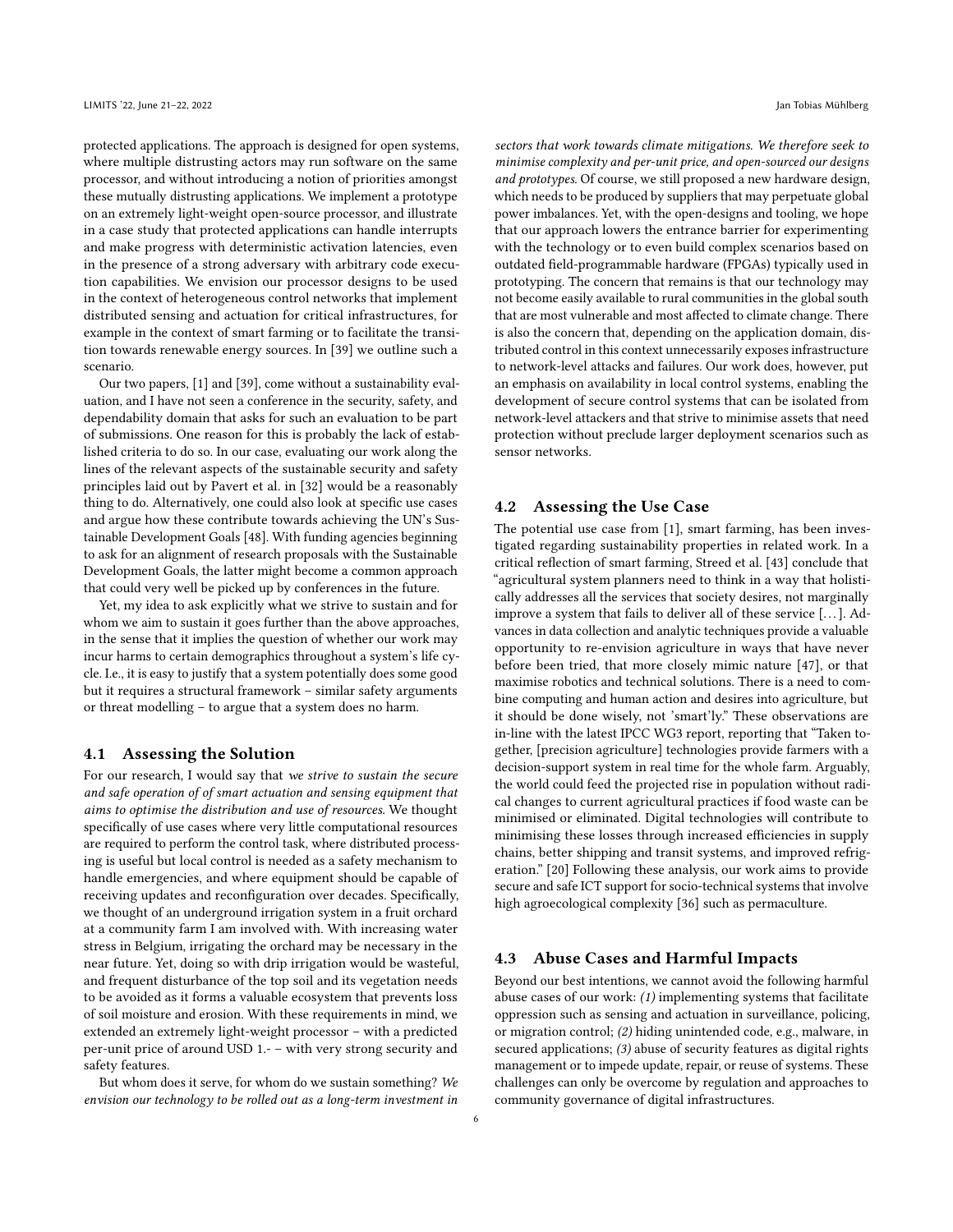## 5 CONCLUSIONS

For years already we find ourselves in a permacrisis of wars, humanitarian emergencies, and climate and ecological collapse. The IPCC's sixth assessment report "Climate Change 2022: Impacts, Adaptation and Vulnerability" issues a stern warning: "The cumulative scientific evidence is unequivocal: Climate change is a threat to human well-being and planetary health. Any further delay in concerted anticipatory global action on adaptation and mitigation will miss a brief and rapidly closing window of opportunity to secure a liveable and sustainable future for all." [\[34\]](#page-7-31) In this context, I feel that a strong notion of environmental sustainability should form the baseline of a system's safety requirements. That is, if "concerted anticipatory global action on adaptation and mitigation" to the climate and ecological emergency is not an inherent goal of the system, then using the system does involve unacceptable risks to human wellbeing, and the system should no longer have a place in our society. Working towards these goals, I argue that we as researchers, engineers, and as society as a whole, need to follow a path of critical refusal, reflecting on digital infrastructures, their importance for human wellbeing.

## 5.1 Sustainability for Safety and Security

With respect to ICTs, and to security and safety in particular, sustainability concerns must always be reflected in the context of the systems and societal function that we aim to implement or move into the digital world. When designing digital infrastructures we must never compromise safety and security (and neither privacy) and the equitable and just implementation of – and access to – these (cf. design justice [\[10\]](#page-7-32)), in favour of narrow notions of sustainability. However, if we accept sustainability as a multidimensional "active condition of problem solving, not a passive consequence of consuming less" [\[45\]](#page-8-5), we see a large window of possible design choices, not only technological ones, opening up. This leaves us with the problem of complexity regarding system design, system costs, and the impact of safety and security decisions on the system, its users, and other stakeholders. Tainter [\[45\]](#page-8-5) hints towards a number of approaches to deal with this complexity. These range from "don't solve the problem" over approaches that "shift and defer costs" of complexity, to ideas that "connect costs and benefits" and "revolutionise the activity". All may be valid, and – specifically regarding safety, security, and privacy – established risk assessment methodologies allow us to adequately assess complexity and potential harms for different pathways, and to guide decision making.

As an attempt to give a definition I propose the following: ICT systems that sustainably incorporate safety and security are designed to minimise the risk of hazards for all parties involved in the life cycle of the system, while maximising the safe and secure life span and possibilities for reuse of that system and its components.

## 5.2 . . . and what to do with that definition?

There are numerous additional terms, technologies and concepts that I could possibly mention to make my definition more concrete: from design justice to open-sourcing hardware and software, to recommendations for implementation and verification strategies. None of these concepts would be directly applicable.

However, because maintaining (i.e., sustaining) security and safety of a system will necessarily increase the overall environmental footprint of that system, we should strive to minimise the number of assets that actually require protection:<sup>[7](#page-6-0)</sup> More than 80% of all data ever created, consumed, and stored has been accumulated in just the last five years.<sup>[8](#page-6-1)</sup> As our society becomes obsessed with data collection, i.e. the production of new digital assets, many of which will eventually be compromised, $9$  we are missing out on opportunities do build more frugal infrastructures that can be sustainably secured and that sustainably protect people and communities. Therefore, the key to decisions about what systems we implement and how we regulate these systems must be democratic processes that reflect on critical societal functions and their allocated resources within the planetary boundaries.

Importantly, following the above definition and ideas for sustaining safety and security does not ignore industrial practice but instead asks for revised approaches to requirements engineering, engineering practices and regulatory frameworks and industry standards that consider safety and security risks beyond immediate hazards but follow inclusive life-cycle assessments of technologies and systems.

Then, following ideas from research in software sustainability [\[14,](#page-7-13) [49\]](#page-8-0) and devising equipment that generally has a low materials and energy footprint, that can be repurposed, that, for example, features updated security algorithms (crypto agility [\[31\]](#page-7-33)) and cryptographic credentials to enable strong notions of post-compromise security [\[9\]](#page-7-34), and generally following the principles laid out by Pavert et al. in [\[32\]](#page-7-3) can help us to sustain the secure and safe operation of critical infrastructures far beyond of what is currently feasible. Security and safety will still not be ecologically sustainable in isolation but they can be tamed to serve communities to guarantee people's wellbeing and to operate within the planetary boundaries. With ICT being a pervasive industry sector like no other, one that has dramatically shaped the way we work and interact socially, that also contributes tremendously to the perpetuation of economic growth and exploitation, we must reject notions of technological development that do not subject their methods and outcomes to a reflection in the context of international climate- and intersectional justice, and that do not promote equitable access to technological advancement.

Future Directions. This paper has mostly asked question to guide research that seeks to reflect and embed sustained safety and security in the life cycle of sustainable ICT products. Next steps in this direction should be based on case studies – products or research – and seek to develop concrete criteria to assess if and how just and sustained notions of safety and security are implemented.

<span id="page-6-2"></span><span id="page-6-1"></span> $^{9}$  Data breaches strongly correlate with with the growing number of assets[: https://www.](https://www.informationisbeautiful.net/visualizations/worlds-biggest-data-breaches-hacks/) [informationisbeautiful.net/visualizations/worlds-biggest-data-breaches-hacks/](https://www.informationisbeautiful.net/visualizations/worlds-biggest-data-breaches-hacks/)

<span id="page-6-0"></span> $^7$  The latest IPCC WG3 report acknowledges this in a more general context: "Demandside mitigation encompasses changes in infrastructure use, end-use technology adoption, and socio-cultural and behavioural change. Demand-side measures and new ways of end-use service provision can reduce global GHG emissions in end use sectors by 40-70% by 2050 compared to baseline scenarios, while some regions and socioeconomic groups require additional energy and resources. Demand side mitigation response options are consistent with improving basic wellbeing for all." [\[20\]](#page-7-22)  $8$ <https://www.statista.com/statistics/871513/worldwide-data-created/>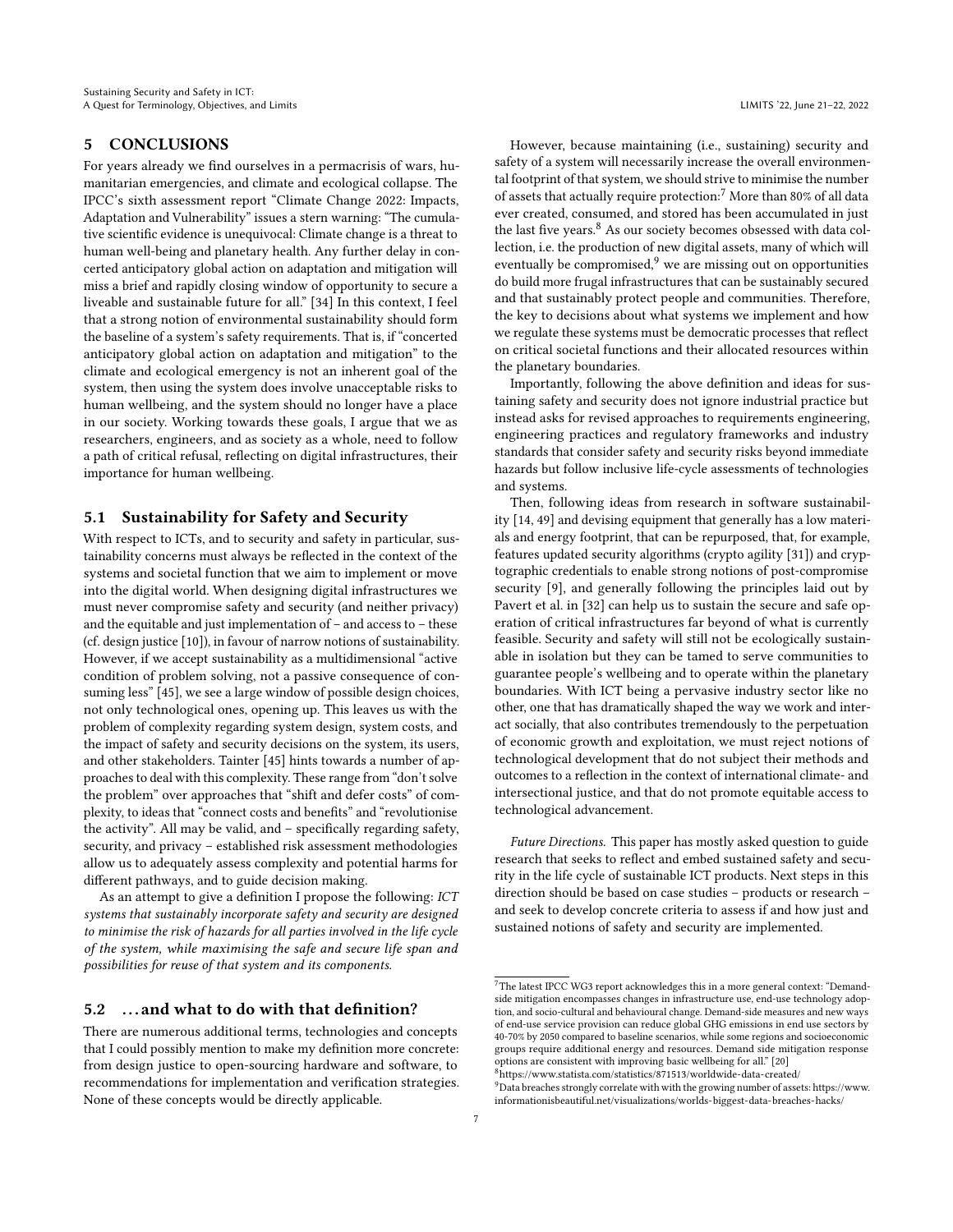#### ACKNOWLEDGMENTS

This paper is a follow-up of the author's keynote on "Sustainable Security: What do we sustain, and for whom?" at the Workshop on Sustainability in Security, Security for Sustainability at DATE 2022.[10](#page-7-35) I would like to thank Birgit Penzenstadler, Christoph Becker, and Jay Chen for their constructive feedback on this paper. I also thank everyone who contributed to the discussion and development of the topic at DATE 2022 and also at the SICT Summer Schools on Sustainable ICT in 2020 and 2021.<sup>[11](#page-7-36)</sup> This research is partially funded by the Research Fund KU Leuven, the Flemish Research Programme Cybersecurity.

#### REFERENCES

- <span id="page-7-29"></span>[1] Fritz Alder, Jo Van Bulck, Frank Piessens, and Jan Tobias Mühlberg. 2021. Aion: Enabling Open Systems through Strong Availability Guarantees for Enclaves. In CCS '21. ACM, New York, NY, USA.<https://doi.org/10.1145/3460120.3484782>
- <span id="page-7-7"></span>Omar Alhubaiti and El-Sayed M. El-Alfy. 2019. Impact of Spectre/Meltdown Kernel Patches on Crypto-Algorithms on Windows Platforms. In 2019 International Conference on Innovation and Intelligence for Informatics, Computing, and Technologies (3ICT). IEEE, Sakhier, Bahrain, 1–6. [https://doi.org/10.1109/3ICT.](https://doi.org/10.1109/3ICT.2019.8910282) [2019.8910282](https://doi.org/10.1109/3ICT.2019.8910282)
- <span id="page-7-12"></span>[3] Christoph Becker, Stefanie Betz, Ruzanna Chitchyan, Leticia Duboc, Steve M. Easterbrook, Birgit Penzenstadler, Norbet Seyff, and Colin C. Venters. 2016. Requirements: The Key to Sustainability. IEEE Software 33, 1 (Jan. 2016), 56–65. <https://doi.org/10.1109/MS.2015.158>
- <span id="page-7-21"></span>[4] Alice Benessia and Silvio Funtowicz. 2015. Sustainability and techno-science: What do we want to sustain and for whom? International Journal of Sustainable Development 18, 4 (2015), 329.<https://doi.org/10.1504/IJSD.2015.072666>
- <span id="page-7-20"></span>[5] Gro Harlem Brundtland. 1987. Our Common Future—Call for Action. Environmental Conservation 14, 4 (1987), 291–294. [https://doi.org/10.1017/](https://doi.org/10.1017/S0376892900016805) [S0376892900016805](https://doi.org/10.1017/S0376892900016805)
- <span id="page-7-27"></span>[6] Hanwen Cao, Sandip Gangakhedkar, Ali Ramadan Ali, Mohamed Gharba, and Josef Eichinger. 2016. A 5G V2X testbed for cooperative automated driving. In 2016 IEEE Vehicular Networking Conference (VNC). IEEE, 1–4.
- <span id="page-7-25"></span>[7] Marika Cifor, Patricia Garcia, TL Cowan, Jasmine Rault, Tonia Sutherland, Anita Chan, Jennifer Rode, Anna Lauren Hoffmann, Niloufar Salehi, and Lisa Nakamura. 2019. Feminist data manifest-no. (2019), 119.<https://www.manifestno.com/>
- <span id="page-7-15"></span>[8] Christian Clemm, Nils F. Nissen, Karsten Schischke, Gergana Dimitrova, Max Marwede, and Klaus-Dieter Lang. 2019. Implications of the Circular Economy for Electronic Products. In Technologies and Eco-innovation towards Sustainability I, Allen H. Hu, Mitsutaka Matsumoto, Tsai Chi Kuo, and Shana Smith (Eds.). Springer Singapore, Singapore, 91–104. [https://doi.org/10.1007/978-981-13-](https://doi.org/10.1007/978-981-13-1181-9_8) [1181-9\\_8](https://doi.org/10.1007/978-981-13-1181-9_8)
- <span id="page-7-34"></span>[9] Katriel Cohn-Gordon, Cas Cremers, and Luke Garratt. 2016. On Post-compromise Security. In 2016 IEEE 29th Computer Security Foundations Symposium (CSF). IEEE, Lisbon, 164–178.<https://doi.org/10.1109/CSF.2016.19>
- <span id="page-7-32"></span>[10] Sasha Costanza-Chock. 2020. Design justice: community-led practices to build the worlds we need. The MIT Press, Cambridge, MA.
- <span id="page-7-0"></span>[11] National Research Council et al. 2007. Software for dependable systems: Sufficient evidence? National Academies Press.
- <span id="page-7-18"></span>[12] Fernando Cucchietti, Joana Moll, Marta Esteban, Patricio Reyes, and Carlos García Calatrava. 2022. Carbolytics, an analysis of the carbon costs of online tracking. (Feb. 2022).<http://carbolytics.org/report.html>
- <span id="page-7-4"></span>[13] Joan Daemen and Vincent Rijmen. 1999. AES proposal: Rijndael. (1999).
- <span id="page-7-13"></span>[14] Leticia Duboc, Stefanie Betz, Birgit Penzenstadler, Sedef Akinli Kocak, Ruzanna Chitchyan, Ola Leifler, Jari Porras, Norbert Seyff, and Colin C. Venters. 2019. Do we Really Know What we are Building? Raising Awareness of Potential Sustainability Effects of Software Systems in Requirements Engineering. In 2019 IEEE 27th International Requirements Engineering Conference (RE). IEEE, Jeju Island, Korea (South), 6–16.<https://doi.org/10.1109/RE.2019.00013>
- <span id="page-7-2"></span>[15] Peter Eder-Neuhauser, Tanja Zseby, Joachim Fabini, and Gernot Vormayr. 2017. Cyber attack models for smart grid environments. Sustainable Energy, Grids and Networks 12 (Dec. 2017), 10–29.<https://doi.org/10.1016/j.segan.2017.08.002>
- <span id="page-7-19"></span>[16] Vivian Frick, Ellen Matthies, John Thøgersen, and Tilman Santarius. 2021. Do online environments promote sufficiency or overconsumption? Online advertisement and social media effects on clothing, digital devices, and air travel consumption. Journal of Consumer Behaviour 20, 2 (March 2021), 288–308. <https://doi.org/10.1002/cb.1855>
- <span id="page-7-1"></span>[17] Mario Gleirscher, Nikita Johnson, Panayiotis Karachristou, Radu Calinescu, James Law, and John Clark. 2022. Challenges in the safety-security co-assurance of collaborative industrial robots. In The 21st Century Industrial Robot: When Tools Become Collaborators. Springer, 191–214.
- <span id="page-7-28"></span>[18] David Goldschlag, Michael Reed, and Paul Syverson. 1999. Onion routing. Commun. ACM 42, 2 (1999), 39–41.
- <span id="page-7-14"></span>[19] H. Griese, K. Schischke, H. Reichl, and L. Stobbe. 2004. Sustainable development of microelectronic technology processes integration of ecodesign. In Proceedings of the Sixth IEEE CPMT Conference on High Density Microsystem Design and Packaging and Component Failure Analysis (HDP '04). IEEE, Shanghai, China, 154–159.<https://doi.org/10.1109/HPD.2004.1346690>
- <span id="page-7-22"></span>[20] Michael Grubb, Okerke Chukwumer, Shobhakar Dhakal, Jan Christoph Minx, Toth Ferenc L., Riahi Keywan, Roberto Schaeffer, Lecocq Franck, Harald Winkler, Felix Creutzig, Joyashree Roy, et al. 2022. Climate change 2022: Mitigation of Climate Change. (2022).
- <span id="page-7-26"></span>[21] Seda Gürses, Carmela Troncoso, and Claudia Diaz. 2011. Engineering privacy by design. In Computers, Privacy & Data Protection (CPDP).
- <span id="page-7-8"></span>[22] Benedict Herzog, Stefan Reif, Julian Preis, Wolfgang Schröder-Preikschat, and Timo Hönig. 2021. The Price of Meltdown and Spectre: Energy Overhead of Mitigations at Operating System Level. In Proceedings of the 14th European Workshop on Systems Security. ACM, Online United Kingdom, 8–14. [https:](https://doi.org/10.1145/3447852.3458721) [//doi.org/10.1145/3447852.3458721](https://doi.org/10.1145/3447852.3458721)
- <span id="page-7-17"></span>[23] Lorenz M. Hilty, Peter Arnfalk, Lorenz Erdmann, James Goodman, Martin Lehmann, and Patrick A. Wäger. 2006. The relevance of information and communication technologies for environmental sustainability – A prospective simulation study. Environmental Modelling & Software 21, 11 (Nov. 2006), 1618–1629. <https://doi.org/10.1016/j.envsoft.2006.05.007>
- <span id="page-7-5"></span>[24] Paul Kocher, Daniel Genkin, Daniel Gruss, Werner Haas, Mike Hamburg, Moritz Lipp, Stefan Mangard, Thomas Prescher, Michael Schwarz, and Yuval Yarom. 2018. Spectre Attacks: Exploiting Speculative Execution. ArXiv e-prints (Jan. 2018). arXiv[:1801.01203](https://arxiv.org/abs/1801.01203)
- <span id="page-7-11"></span>[25] Susan Krumdieck. 2011. The Survival Spectrum: The Key to Transition Engineering of Complex Systems. In Volume 4: Energy Systems Analysis, Thermodynamics and Sustainability; Combustion Science and Engineering; Nanoengineering for Energy, Parts A and B. ASMEDC, Denver, Colorado, USA, 401–411. <https://doi.org/10.1115/IMECE2011-65891>
- <span id="page-7-16"></span>[26] Andreas Köhler and Lorenz Erdmann. 2004. Expected Environmental Impacts of Pervasive Computing. Human and Ecological Risk Assessment: An International Journal 10, 5 (Oct. 2004), 831–852.<https://doi.org/10.1080/10807030490513856>
- <span id="page-7-6"></span>[27] Moritz Lipp, Michael Schwarz, Daniel Gruss, Thomas Prescher, Werner Haas, Stefan Mangard, Paul Kocher, Daniel Genkin, Yuval Yarom, and Mike Hamburg. 2018. Meltdown. ArXiv e-prints (Jan. 2018). arXiv[:1801.01207](https://arxiv.org/abs/1801.01207)
- <span id="page-7-30"></span>[28] P. Maene, J. Götzfried, R. de Clercq, T. Müller, F. Freiling, and I. Verbauwhede. 2017. Hardware-Based Trusted Computing Architectures for Isolation and Attestation. IEEE Trans. Comput. PP, 99 (2017), 1–1.
- <span id="page-7-23"></span>[29] Joel Millward-Hopkins, Julia K. Steinberger, Narasimha D. Rao, and Yannick Oswald. 2020. Providing decent living with minimum energy: A global scenario. Global Environmental Change 65 (Nov. 2020), 102168. [https://doi.org/10.1016/j.](https://doi.org/10.1016/j.gloenvcha.2020.102168) [gloenvcha.2020.102168](https://doi.org/10.1016/j.gloenvcha.2020.102168)
- <span id="page-7-24"></span>[30] Jan Tobias Mühlberg and Jo Van Bulck. 2018. Reflections on post-Meltdown trusted computing: A case for open security processors. ;login: the USENIX magazine 43, 3 (2018), 1–4. [https://www.beetzsee.de/posts/papers/2018-login](https://www.beetzsee.de/posts/papers/2018-login-meltdown.pdf)[meltdown.pdf](https://www.beetzsee.de/posts/papers/2018-login-meltdown.pdf)
- <span id="page-7-33"></span>[31] David Ott, Christopher Peikert, and other workshop participants. 2019. Identifying Research Challenges in Post Quantum Cryptography Migration and Cryptographic Agility. arXiv:1909.07353 [cs] (Sept. 2019).<http://arxiv.org/abs/1909.07353> arXiv: 1909.07353.
- <span id="page-7-3"></span>[32] Andrew Pavert, Marcus Völp, Ferdinand Brasser, Matthias Schunter, Nadarajah Asokan, Ahmad-Reza Sadeghi, Paulo Esteves-Veríssimo, Andreas Steininger, and Thorsten Holz. 2019. Sustainable Security & Safety: Challenges and Opportunities. 4th International Workshop on Security and Dependability of Critical Embedded Real-Time Systems (CERTS 2019) (2019). [http://www.icri-cars.org/wp-content/](http://www.icri-cars.org/wp-content/uploads/2019/01/s3-vision.pdf) [uploads/2019/01/s3-vision.pdf](http://www.icri-cars.org/wp-content/uploads/2019/01/s3-vision.pdf)
- <span id="page-7-10"></span>[33] Birgit Penzenstadler, Ankita Raturi, Debra Richardson, and Bill Tomlinson. 2014. Safety, Security, Now Sustainability: The Nonfunctional Requirement for the 21st Century. IEEE Software 31, 3 (May 2014), 40–47. [https://doi.org/10.1109/](https://doi.org/10.1109/MS.2014.22) [MS.2014.22](https://doi.org/10.1109/MS.2014.22)
- <span id="page-7-31"></span>[34] Hans O Pörtner, Debra C Roberts, Helen Adams, Carolina Adler, Paulina Aldunce, Elham Ali, Rawshan Ara Begum, Richard Betts, Rachel Bezner Kerr, Robbert Biesbroek, et al. 2022. Climate change 2022: impacts, adaptation and vulnerability. (2022).<https://www.ipcc.ch/report/ar6/wg2/>
- <span id="page-7-9"></span>[35] Andrew Prout, William Arcand, David Bestor, Bill Bergeron, Chansup Byun, Vijay Gadepally, Michael Houle, Matthew Hubbell, Michael Jones, Anna Klein, Peter Michaleas, Lauren Milechin, Julie Mullen, Antonio Rosa, Siddharth Samsi, Charles Yee, Albert Reuther, and Jeremy Kepner. 2018. Measuring the Impact of Spectre and Meltdown. In 2018 IEEE High Performance extreme Computing Conference (HPEC). IEEE, Waltham, MA, 1–5.<https://doi.org/10.1109/HPEC.2018.8547554>

<span id="page-7-35"></span> $^{10}\rm{Workshop}$  on Sustainability in Security, Security for Sustainability at DATE 2022: <http://sussec22.alari.ch/>

<span id="page-7-36"></span><sup>11</sup>SICT Summer Schools on Sustainable ICT:<https://www.sictdoctoralschool.com/>